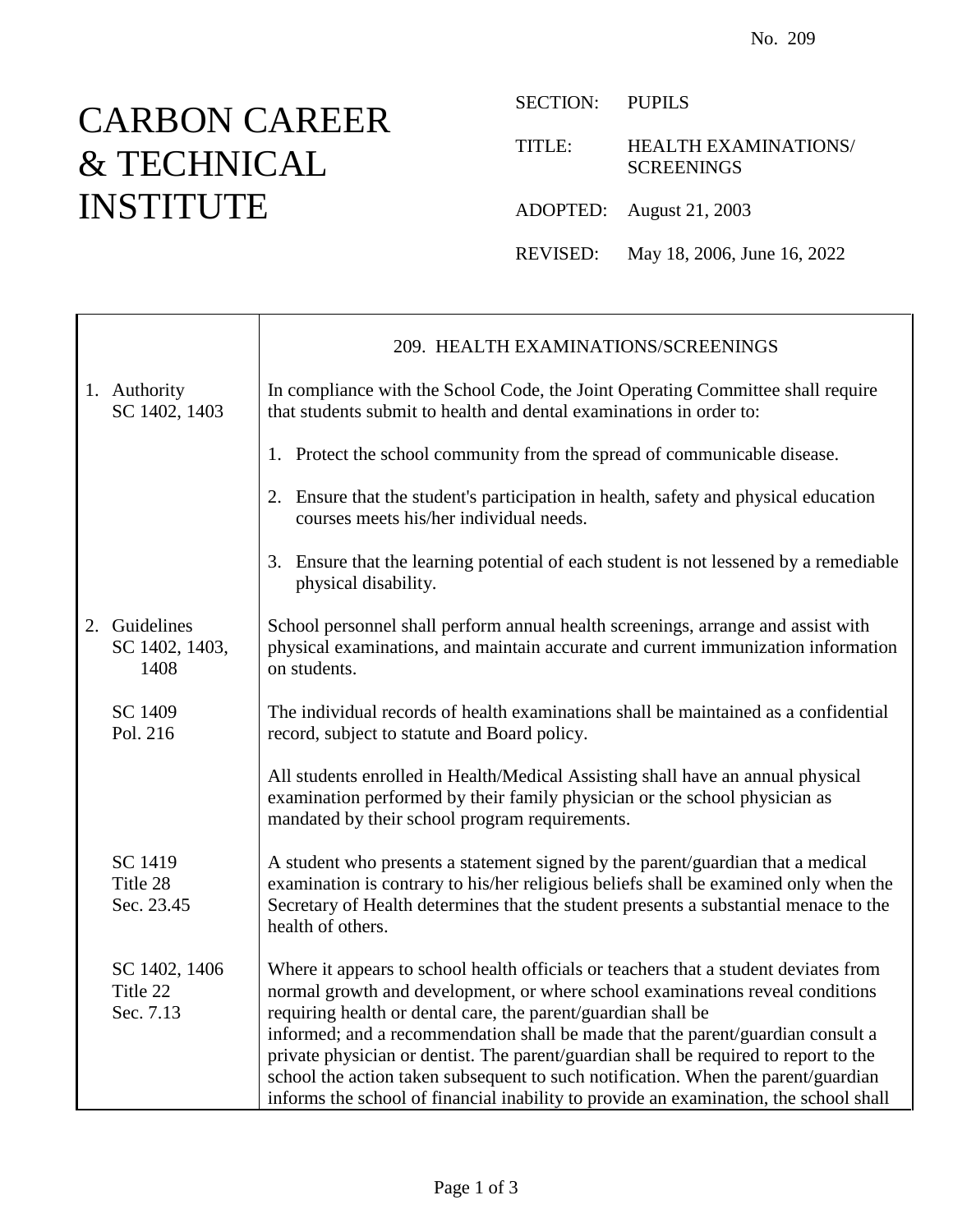## 209. HEALTH EXAMINATIONS/SCREENINGS - Pg. 2

|                                                                              | advise him/her of the availability of public assistance. Where no action is taken, the<br>school may conduct further examinations.                                                                                                                                                                                                                                                                                                                                                                                                                    |
|------------------------------------------------------------------------------|-------------------------------------------------------------------------------------------------------------------------------------------------------------------------------------------------------------------------------------------------------------------------------------------------------------------------------------------------------------------------------------------------------------------------------------------------------------------------------------------------------------------------------------------------------|
| SC 1405<br>Title 28<br>Sec. 23.2<br>20 U.S.C.<br>Sec. 1232h                  | Parents/Guardians of students who are to receive physical and dental examinations<br>or screenings shall be notified. The notice shall include the date and location of the<br>examination or screening and notice that the parent/ guardian may attend or may<br>have the examination or screening conducted privately at the parent's/guardian's<br>expense. Such statement may also include notification that the student may be<br>exempted from such examination or screening if it is contrary to the<br>parent's/guardian's religious beliefs. |
| Delegation of<br>3.<br>Responsibility<br>SC 1402                             | The Superintendent or designee shall instruct all staff members to continually<br>observe students for conditions that indicate health problems or disability and to<br>promptly report such conditions to the school nurse.                                                                                                                                                                                                                                                                                                                          |
|                                                                              | The school nurse shall strictly enforce state immunization mandates set forth by the<br>PA Department of Health. Students found to be noncompliant shall be provisionally<br>enrolled, but excluded from school if immunizations are not made current.                                                                                                                                                                                                                                                                                                |
|                                                                              | An emergency form completed and signed by a parent/guardian of all students shall<br>be required by no later than two (2) weeks after enrollment in school. The form must<br>have at least two (2) telephone numbers, including the home phone number and that<br>of a close relative, neighbor, or friend who can assist in an emergency situation.                                                                                                                                                                                                  |
| SC 1409                                                                      | The Administrative Director or designee shall request an adequate health record<br>from the transferring school for each student transferring into the district.                                                                                                                                                                                                                                                                                                                                                                                      |
| SC 1406                                                                      | The Administrative Director or designee shall ensure that notice is provided to all<br>parents/guardians regarding the existence of and eligibility for the Children's Health<br>Insurance Program (CHIP).                                                                                                                                                                                                                                                                                                                                            |
| School Code<br>1402, 1403, 1405,<br>1406, 1407, 1409,<br>1419                |                                                                                                                                                                                                                                                                                                                                                                                                                                                                                                                                                       |
| PA Code<br>Title 22<br>Sec. 7.13, Sec. 403.1<br>Title 28<br>Sec. 23.2, 23.45 |                                                                                                                                                                                                                                                                                                                                                                                                                                                                                                                                                       |
| 20 U.S.C.<br>Sec. 1232h                                                      |                                                                                                                                                                                                                                                                                                                                                                                                                                                                                                                                                       |